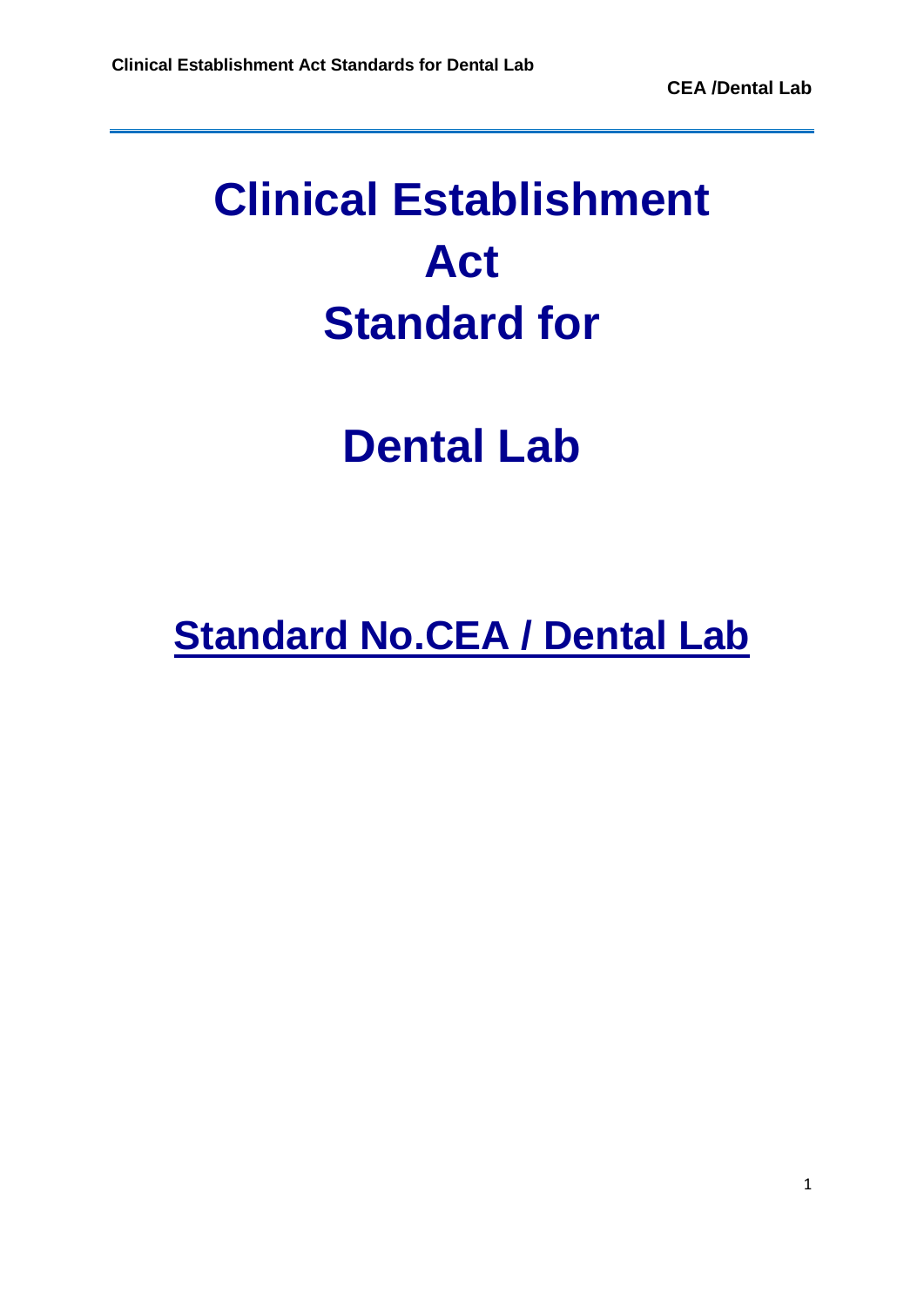<u> 1989 - Johann Stoff, deutscher Stoff, der Stoff, der Stoff, der Stoff, der Stoff, der Stoff, der Stoff, der S</u>

 $\overline{\phantom{0}}$ 

## **MINIMUM STANDARDS FOR DENTAL LABORATORY**

| Dental laboratory<br><b>SCOPE</b><br><b>SERVICES PROVIDED</b><br>PHYSICAL INFRASTRUCTURE                                                  | Will provide laboratory work pertaining to                                                                                                                                                                                                                                                                                                                                                                                                                                                                                                                                                                                                                                                                                                                                                                                                                                                                                                                                                                                                                                                                                                                                                                                                                                                                                  |
|-------------------------------------------------------------------------------------------------------------------------------------------|-----------------------------------------------------------------------------------------------------------------------------------------------------------------------------------------------------------------------------------------------------------------------------------------------------------------------------------------------------------------------------------------------------------------------------------------------------------------------------------------------------------------------------------------------------------------------------------------------------------------------------------------------------------------------------------------------------------------------------------------------------------------------------------------------------------------------------------------------------------------------------------------------------------------------------------------------------------------------------------------------------------------------------------------------------------------------------------------------------------------------------------------------------------------------------------------------------------------------------------------------------------------------------------------------------------------------------|
|                                                                                                                                           |                                                                                                                                                                                                                                                                                                                                                                                                                                                                                                                                                                                                                                                                                                                                                                                                                                                                                                                                                                                                                                                                                                                                                                                                                                                                                                                             |
|                                                                                                                                           |                                                                                                                                                                                                                                                                                                                                                                                                                                                                                                                                                                                                                                                                                                                                                                                                                                                                                                                                                                                                                                                                                                                                                                                                                                                                                                                             |
|                                                                                                                                           | different specialities of dentistry                                                                                                                                                                                                                                                                                                                                                                                                                                                                                                                                                                                                                                                                                                                                                                                                                                                                                                                                                                                                                                                                                                                                                                                                                                                                                         |
|                                                                                                                                           |                                                                                                                                                                                                                                                                                                                                                                                                                                                                                                                                                                                                                                                                                                                                                                                                                                                                                                                                                                                                                                                                                                                                                                                                                                                                                                                             |
|                                                                                                                                           |                                                                                                                                                                                                                                                                                                                                                                                                                                                                                                                                                                                                                                                                                                                                                                                                                                                                                                                                                                                                                                                                                                                                                                                                                                                                                                                             |
| 1<br>2<br>laboratory<br>3<br>following machines:<br>4<br>5<br>the following:<br>6<br>7<br>following:<br>Staff room / area<br>8<br>9<br>11 | Walls shall be painted with proper quality paint<br>with no sharp edges; floors shall be made of easily<br>washable material e.g. ceramic tiles.<br>Proper day lighting and ventilation within the<br>Specified place to mould the metal (specially<br>Crowns, bridges, chrome cobalt) and shall include the<br>Casting machine for casting all<br>٠<br>dental alloy<br>Preheating furnace.<br>Wax elimination furnace.<br>Soldering unit.<br>Specific place to mould ceramics that is isolated<br>from the Laboratory other parts and dust protection<br>(ante-dust). Shall include the following machines:<br>Porcelain furnace<br>Ultra sonic unit<br>Specified place for polishing process that includes<br>Polishing unit for dry and wet<br>polish.<br>Electrolytic polishing unit.<br>High-speed grinder.<br>Specified place that includes the following:<br>Polymerization unit.<br>Flask press.<br>Boil - out unit<br>Specified place for Models that includes the<br>Model trimmer (single or double<br>disc).<br>Vibrator.<br>Plaster dispenser.<br>Model duplicate unit<br>Store to keep the Laboratory materials<br>10 A room for the technical in charge (optional)<br>General safety and security conditions to be<br>provided in the building and fire fight hoses<br>12 Dedicated area for storing records |
| <b>OUTSIDE SIGNAGES</b><br>1.                                                                                                             | name of the dental laboratory                                                                                                                                                                                                                                                                                                                                                                                                                                                                                                                                                                                                                                                                                                                                                                                                                                                                                                                                                                                                                                                                                                                                                                                                                                                                                               |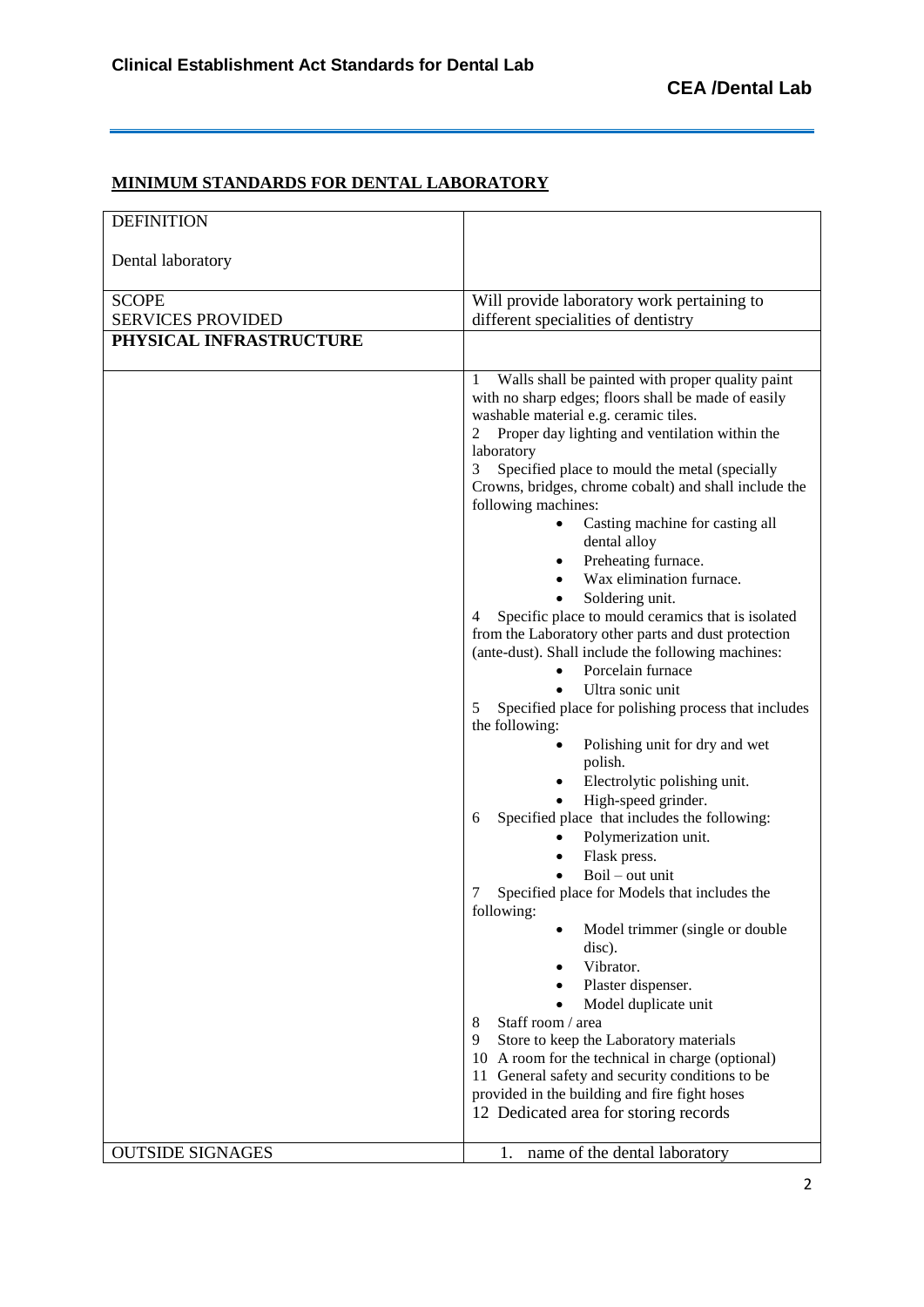$\overline{\phantom{a}}$ 

| <b>INSIDE SIGNAGES</b> | Name of laboratory technician<br>1.<br>working hours<br>2.<br>3. Services provided<br>Charges of the services offered<br>4.                                                                                                                                                                                                                                                                                                                                                                                   |
|------------------------|---------------------------------------------------------------------------------------------------------------------------------------------------------------------------------------------------------------------------------------------------------------------------------------------------------------------------------------------------------------------------------------------------------------------------------------------------------------------------------------------------------------|
| <b>INFRASTRUCTURE</b>  | <b>CONSIDERATIONS</b>                                                                                                                                                                                                                                                                                                                                                                                                                                                                                         |
|                        | floors and walls – these must be non-<br>porous, without carpets, smooth and easily<br>cleaned<br>Lighting:<br>Provide a proper lighting for the working tables<br>and working area and natural lighting for the<br>ceramics room area to differentiate the ceramics<br>colours.                                                                                                                                                                                                                              |
|                        | Working table requirements and specifications:<br>A hard stone surface<br>1<br>$\overline{c}$<br>Bench with light<br>3<br>Suction unit for dust extraction.<br>$\overline{4}$<br>Drawers<br>5<br>Hand piece and controller<br>6<br>Bunsen burner<br>$\overline{7}$<br>Laboratory chairs                                                                                                                                                                                                                       |
|                        | <b>WATER DRAINAGE</b><br>Water drainage system shall be wide<br>1<br>enough to allow easy passage of water and be<br>clean<br>2<br>Special filters shall be placed under the<br>basins to collect all dirt and left over of plaster so<br>as to prevent it from going through the drainage<br>system                                                                                                                                                                                                          |
|                        | <b>VENTILATION:</b>                                                                                                                                                                                                                                                                                                                                                                                                                                                                                           |
|                        | Providing suctioning fans to refine the<br>1<br>atmosphere<br>2<br>Premises provided with special suctions<br>placed above the thermal ovens to suck the<br>ascending vapours and gases out of the ovens<br>3<br>Dental laboratory technicians work in<br>clean, well-lighted, and well-ventilated areas.<br>Technicians can have their own workbenches,<br>which can be equipped with Bunsen burners,<br>grinding and polishing equipment, and hand<br>instruments, such as wax spatulas and wax<br>carvers. |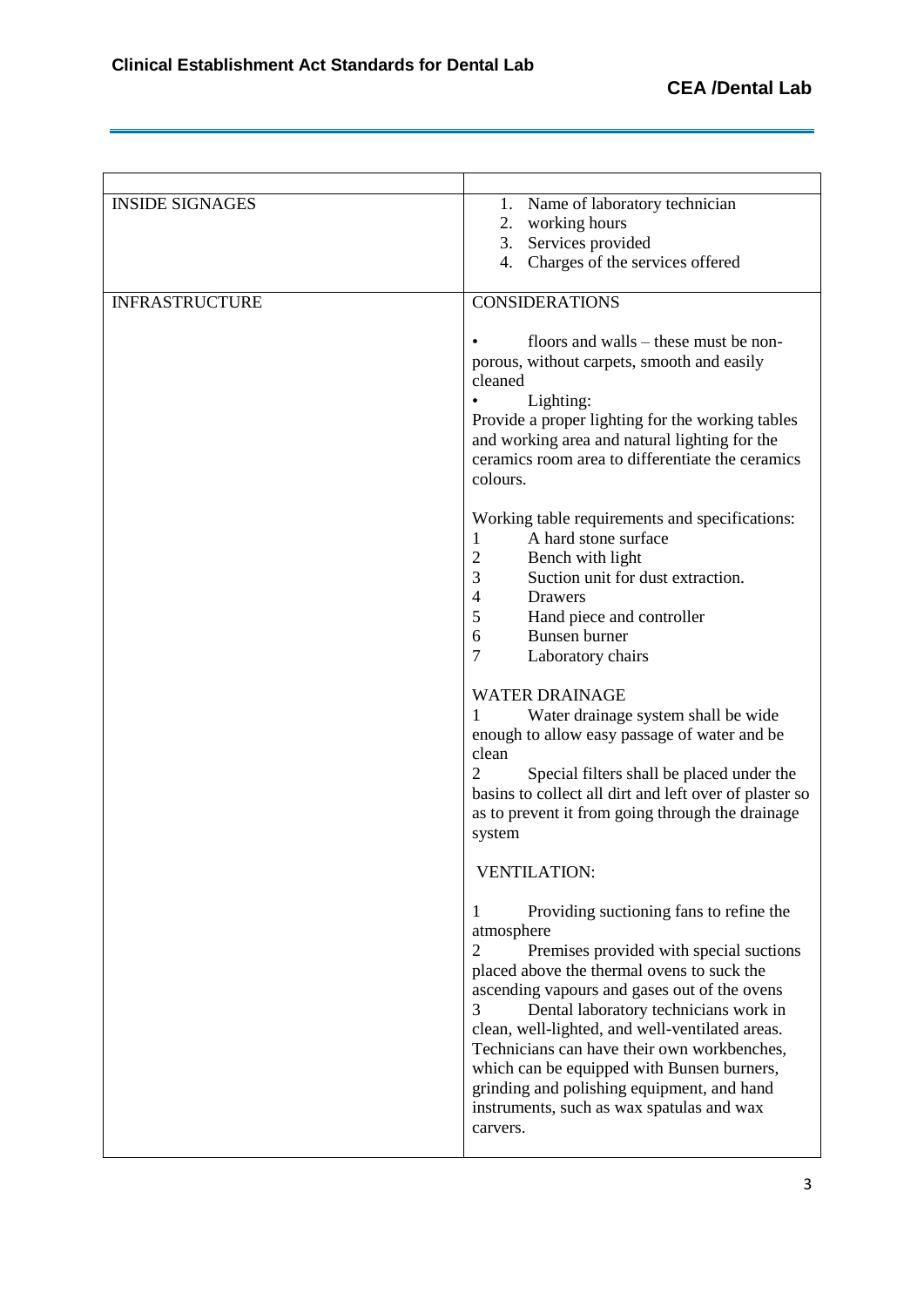$\overline{a}$ 

L,

|                                                                            | <b>SAFETY CONDITIONS:</b>                                                                                                                                                                                                                                                   |
|----------------------------------------------------------------------------|-----------------------------------------------------------------------------------------------------------------------------------------------------------------------------------------------------------------------------------------------------------------------------|
| <b>HUMAN RESOURCES</b><br><b>TECHNICAL STAFF</b>                           | Make the Emergency Exits in the<br>1<br>building free of obstacles<br>Providing fire-extinguisher<br>$\mathbf{2}$<br>3<br>Laboratory floor shall be made of anti-<br>fire ceramics<br>$\overline{4}$<br>Provide the Laboratory with fire alarms<br>1. LABORATORY TECHNICIAN |
|                                                                            | registered with the dental council of<br>India.                                                                                                                                                                                                                             |
| NON TECHNICAL STAFF                                                        | GRADE IV staff employed full time/part<br>time/outsourced.                                                                                                                                                                                                                  |
| Periodic health check up, vaccination of staff                             | Once in a year health check up of all the<br>staff.<br>Mandatory hepatitis B vaccination of the<br>staff.                                                                                                                                                                   |
| EQUIPMENT (FUNCTIONAL)                                                     | <b>QUANTITY</b>                                                                                                                                                                                                                                                             |
| 1. Hand piece and controller<br>Bunsen burner<br>2.                        | 1                                                                                                                                                                                                                                                                           |
| 3.<br>Casting machine for casting all dental                               | 1<br>1                                                                                                                                                                                                                                                                      |
| alloy                                                                      | 1                                                                                                                                                                                                                                                                           |
| Preheating furnace.<br>4.                                                  | 1                                                                                                                                                                                                                                                                           |
| Wax elimination furnace.<br>5.                                             | 1                                                                                                                                                                                                                                                                           |
| Soldering torch<br>6.                                                      | 1                                                                                                                                                                                                                                                                           |
| Porcelain furnace<br>7.                                                    | 1                                                                                                                                                                                                                                                                           |
| Ultra sonic unit<br>8.<br>9.                                               | 1                                                                                                                                                                                                                                                                           |
| Polishing unit for dry and wet polish.<br>10. Electrolytic polishing unit. | 1<br>1                                                                                                                                                                                                                                                                      |
| 11. High-speed grinder.                                                    | 1                                                                                                                                                                                                                                                                           |
| 12. Polymerization unit.                                                   | 1                                                                                                                                                                                                                                                                           |
| 13. Flask press.                                                           | 1                                                                                                                                                                                                                                                                           |
| 14. Boil - out unit                                                        | 1                                                                                                                                                                                                                                                                           |
| 15. Model trimmer (single or double disc).<br>16. Vibrator.                | 1<br>1                                                                                                                                                                                                                                                                      |
| 17. Plaster dispenser.                                                     | 1                                                                                                                                                                                                                                                                           |
| 18. Model duplicate unit                                                   | 1                                                                                                                                                                                                                                                                           |
| 19. Consumables-should be available in<br>adequate number.                 |                                                                                                                                                                                                                                                                             |
| Facemask                                                                   |                                                                                                                                                                                                                                                                             |
| Gloves                                                                     |                                                                                                                                                                                                                                                                             |
| Dental plaster                                                             |                                                                                                                                                                                                                                                                             |

<u> 1989 - Andrea Santana, amerikana amerikana amerikana amerikana amerikana amerikana amerikana amerikana amerika</u>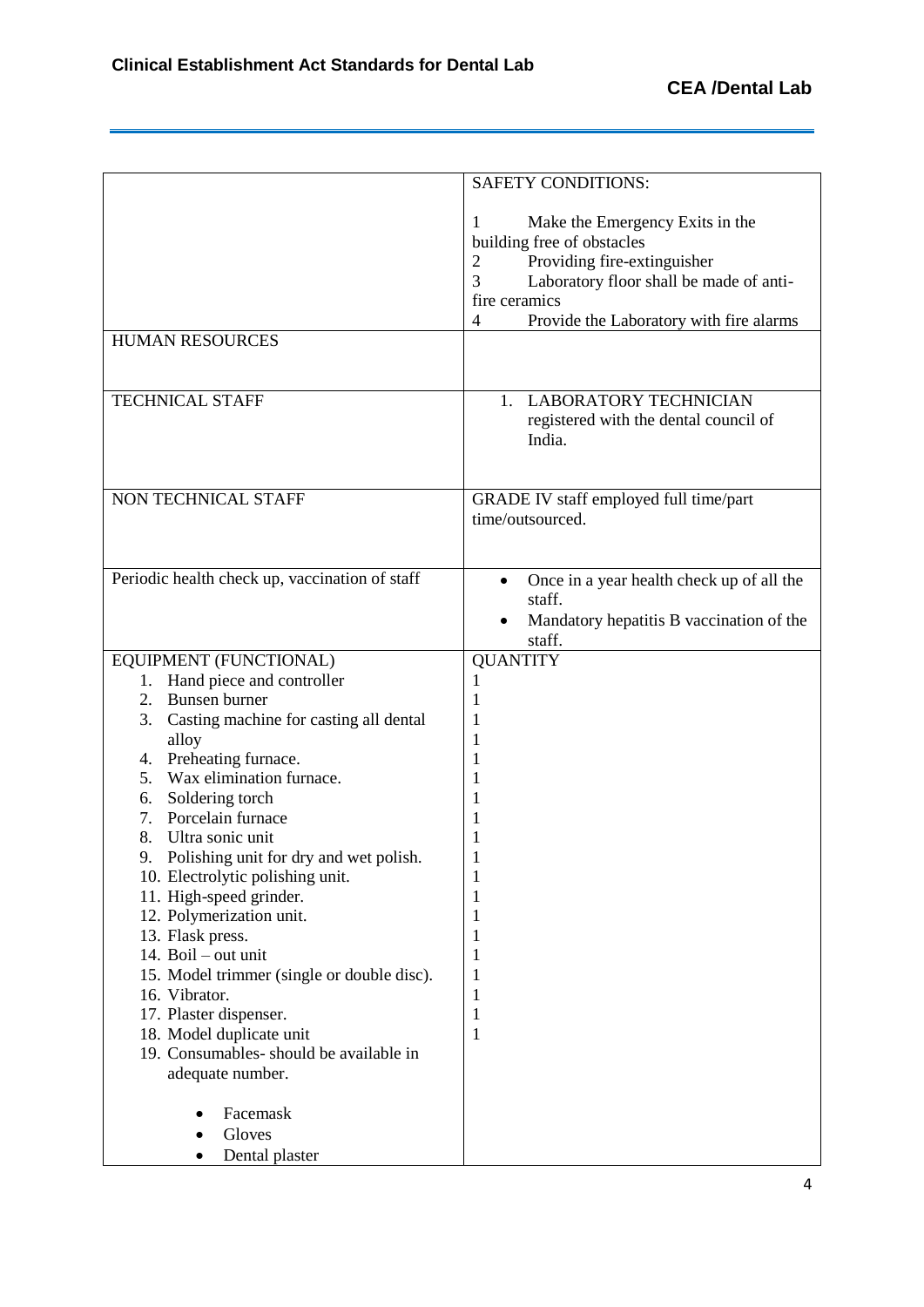$\overline{a}$ 

<u> 1989 - Johann Stoff, deutscher Stoff, der Stoff, der Stoff, der Stoff, der Stoff, der Stoff, der Stoff, der S</u>

 $\overline{a}$ 

| Dental stone<br>٠<br>Die stone<br>Modelling wax<br>Impression compound<br>Sticky wax<br>Anatomic ,semianatomic and flat<br>denture teeth<br>Cold cure resin powder and<br>liquid<br>Heat cure resin powder and liquid<br>$\bullet$<br>Self cure and light cure<br>$\bullet$<br>composite resin<br>Stainless steel wires-19 gauge to<br>23 gauge |                                                                                                                                                                                                                                                                                                                                                                                                                                                                                                                                              |
|-------------------------------------------------------------------------------------------------------------------------------------------------------------------------------------------------------------------------------------------------------------------------------------------------------------------------------------------------|----------------------------------------------------------------------------------------------------------------------------------------------------------------------------------------------------------------------------------------------------------------------------------------------------------------------------------------------------------------------------------------------------------------------------------------------------------------------------------------------------------------------------------------------|
| Soldering flux                                                                                                                                                                                                                                                                                                                                  |                                                                                                                                                                                                                                                                                                                                                                                                                                                                                                                                              |
| <b>SUPPORT SERVICES</b>                                                                                                                                                                                                                                                                                                                         |                                                                                                                                                                                                                                                                                                                                                                                                                                                                                                                                              |
| <b>BMW MANAGEMENT</b>                                                                                                                                                                                                                                                                                                                           | Segregation of waste should be done in black,<br>$\bullet$<br>yellow and blue bags. It is mandatory to<br>segregate the waste at the site of waste<br>generation.<br>Contract for disposal of BMW should be<br>given to a company approved by government<br>of India/ ministry of environment/CPCB.<br>There should be a written contract for BMW<br>along<br>with<br>the<br>management<br>economy<br>involved.<br>Logbook should be maintained mentioning<br>weight of the waste(infected) and date on<br>which waste (new/old) was lifted. |
| <b>RECORD MAINTENANCE AND</b><br><b>REPORTING</b>                                                                                                                                                                                                                                                                                               | Daily record keeping for mentioning lab work<br>rendered along with charges.                                                                                                                                                                                                                                                                                                                                                                                                                                                                 |
| <b>BASIC</b><br><b>STANDARDS ON</b><br><b>PROCESSESES</b>                                                                                                                                                                                                                                                                                       |                                                                                                                                                                                                                                                                                                                                                                                                                                                                                                                                              |
| <b>INFECTION CONTROL</b>                                                                                                                                                                                                                                                                                                                        | •There must be good supply of clean water,<br>through a quality piping that support good<br>water hygiene<br>·All general purpose cleaning equipment and<br>agents should be stored in a separate part of the<br>premises<br>• There must be a specific space (not less than<br>1.5 sq. meter) for cleaning and sterilisation of<br>dental instruments and should not be used                                                                                                                                                                |